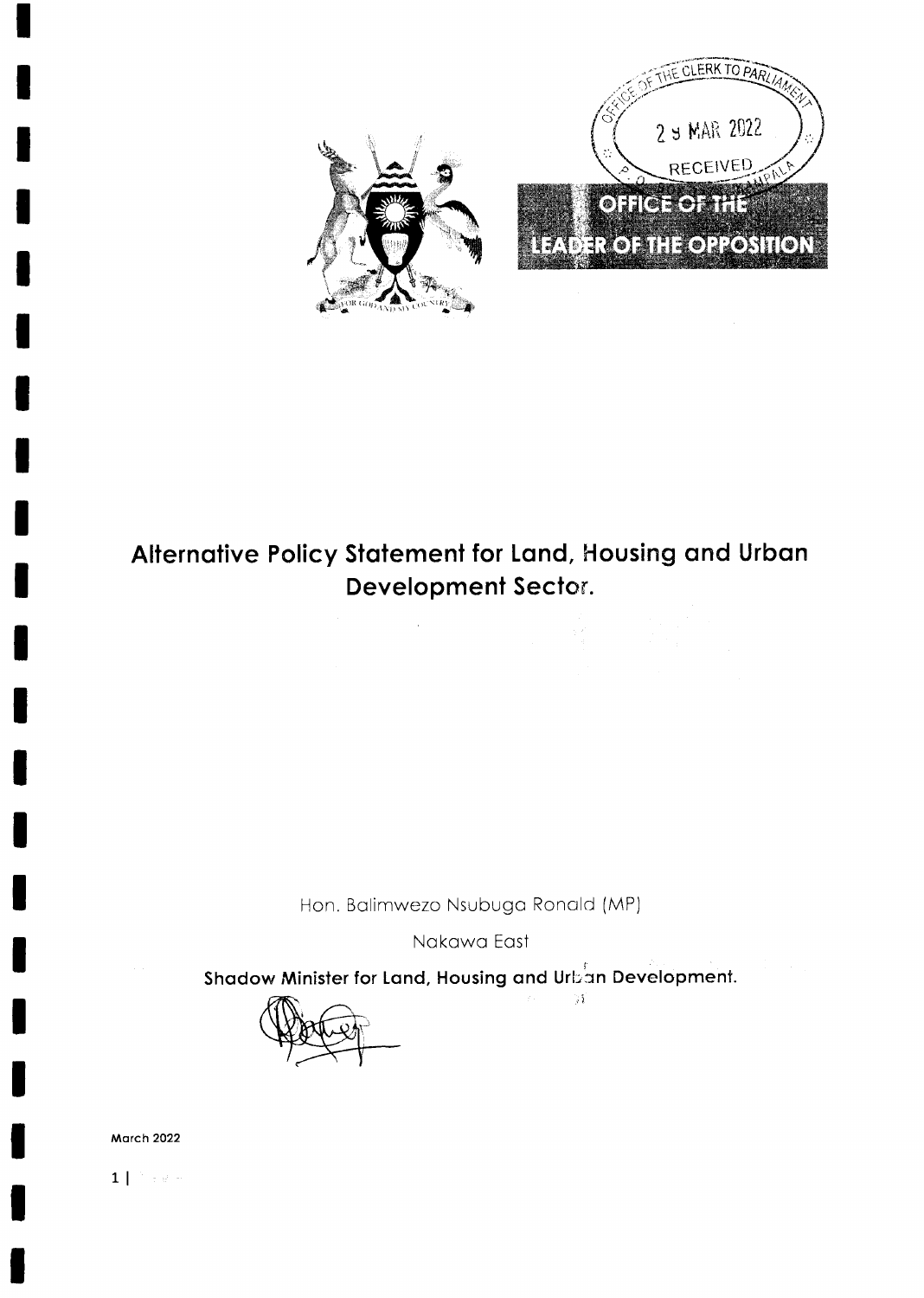$\overline{\mathbf{OC}}$  , we have a set  $\overline{\mathbf{OC}}$ 

**Table of Contents.** 

# Contents

| CHAPTER ONE: BACKGROUND AND MANDATE OF THE ALTERNATIVE POLICY STATEMENT. 6 |  |
|----------------------------------------------------------------------------|--|
|                                                                            |  |
| $1.1 -$                                                                    |  |
|                                                                            |  |

|--|

 $\sim 10^{-1}$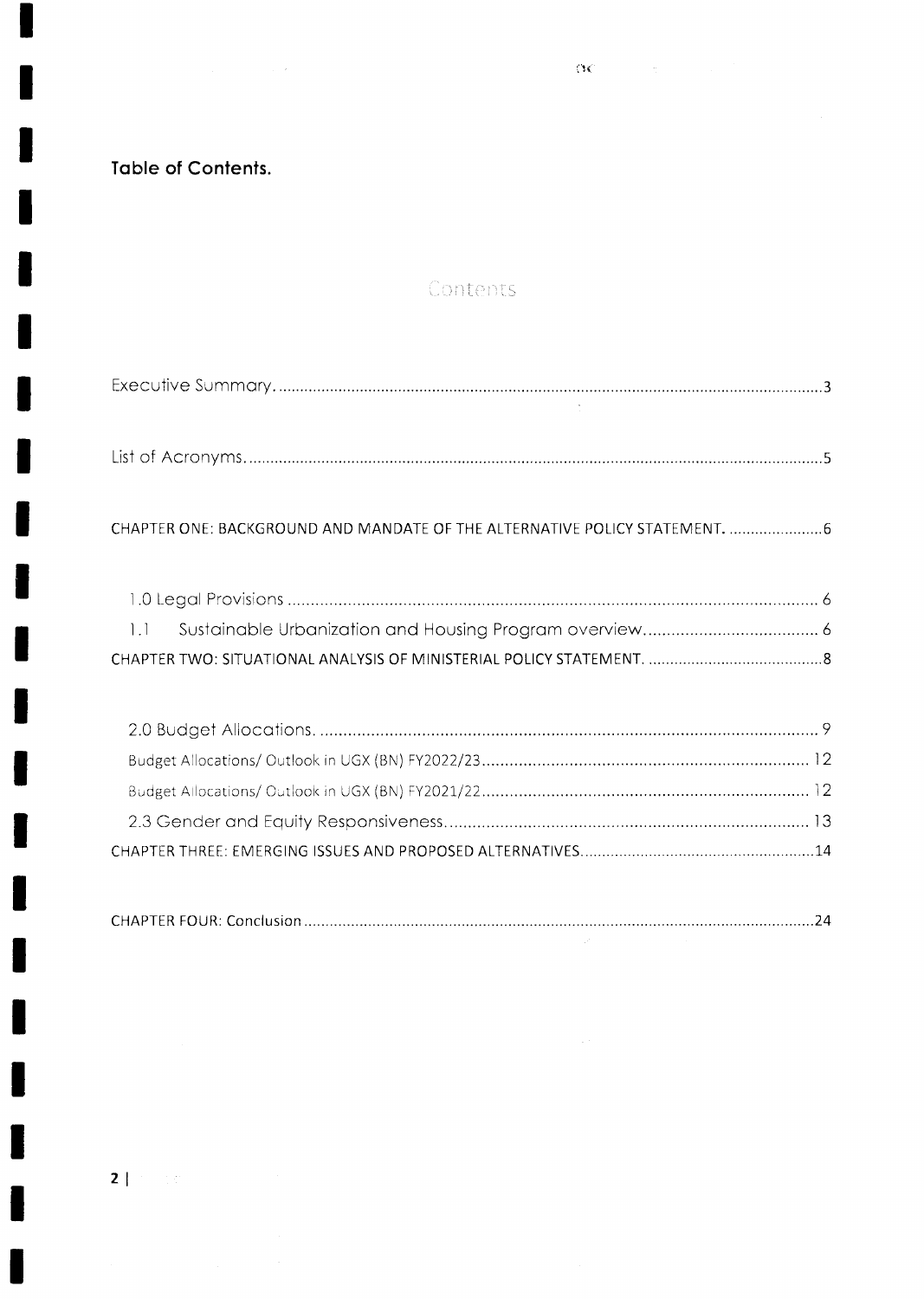# Executive Summary,

In line with the National Vision and Objectives, the Ministry of Lands, Housing and Urban Development is mandated to undertake strategic legal and policy reforms that ensure rational and sustainable use, effective management of land and orderly country development, planned and adequate housing for socioeconomic transformation.

The land administration system is inadequately resourced, which has resulted in performance below expected standards. According to the Uganda National Land Policy; 2013 "the dual system of land administration, (the formal/statutory and informal/customary), breeds conflict, confusion and overlaps in institutional mandates."

The sustainable Urbanization and Housing program is one of the 18 programs in line with NDPIII program approach to planning and budgeting. It is headed by the Ministry of Lands, Housing and Urban Development with actors from MDAs. It is comprised of three sub programs including Physical Planning and Urbanization, Housing and Institutional Coordination.

The Sustainable Urbanization and Housing program was not mentioned at all in the BFP that was laid before the House. There are high chances that this may miss the attention of the policy and decision makers since it was not mentioned. A keen look at the Development Objectives and Budget Priorities for FY2022/23 from page 20(xx)-26(xxvi) of the Budget Frame Work Paper confirms this fact.

The supply of land is fixed but Uganda's population continues to grow at a very high rate of 3.2 per cent per annum. The current population estimated at 42 million in 2021 is projected to rise to 55 million by 2030 as per the United Nations, World Population Prospect, 2019 thus causing a challenge to land distribution.

The Ministry's overall Budget has been on a decreasing trend for the past four to three financial years. It can also be deducted that that the ministry largely depends on External Financing and when projects close the ministry struggles to maintain the investments on account of inadequate recurrent budget.

An adequate standard of living including housing is a human right world over. However, despite the central place of this right within the global system; over a billion people including the poor urban youth (young adults) are not adequately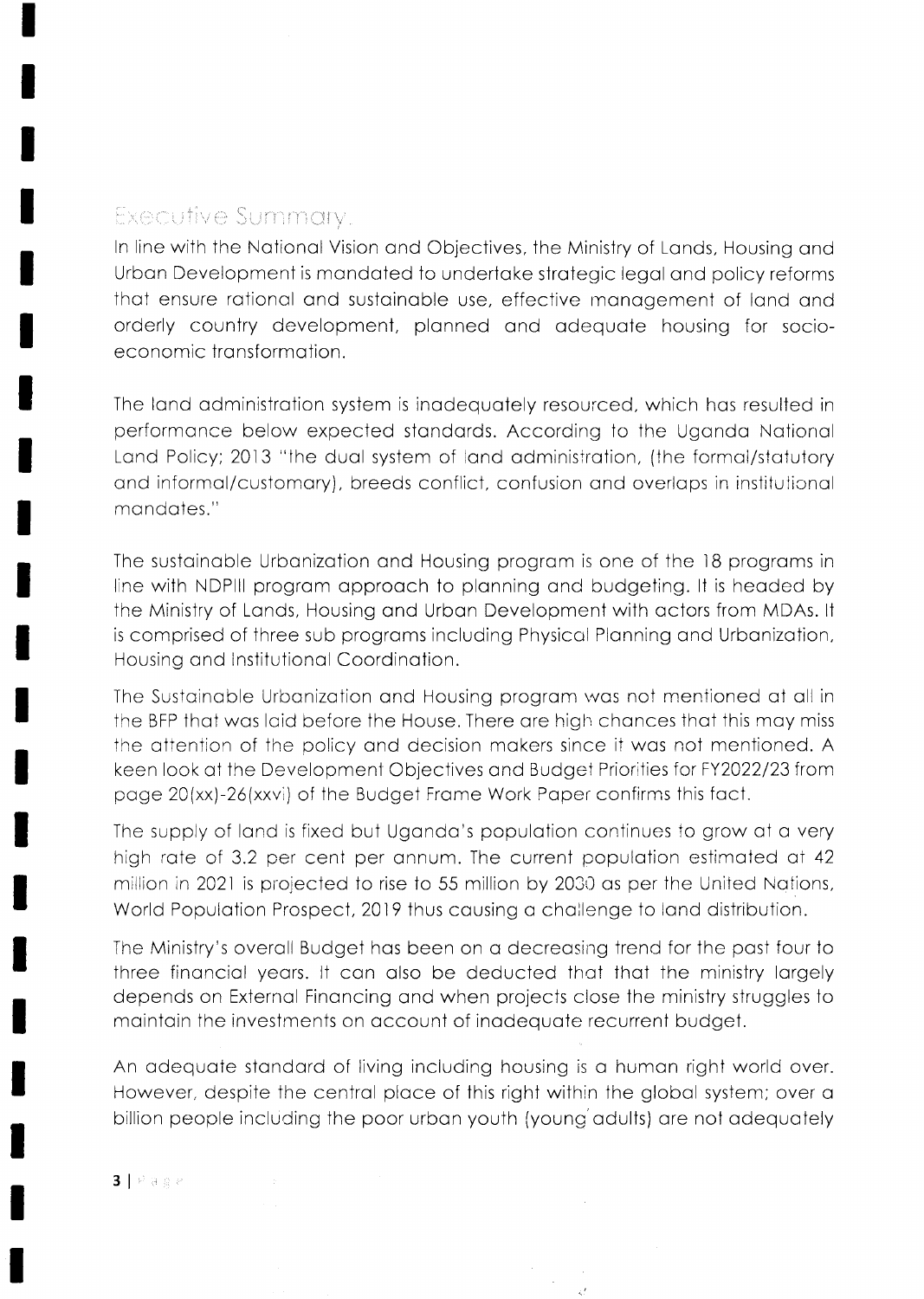housed. Millions of people live in poor conditions chorocterized by overcrowded slums ond in formol settlements.

The Notionol Housing Policy stotes thot 60 000 housing units ore produced per yeor, but no specific reference for this doto is given. Ugondo's housing construction sector is dominoted by informol construction, with o very smoll proportion of formol housing estote development octivily. Formolly constructed housing is very llmited, ond generolly only produces houses for sole of the top end of the market!.

ln oddition, the lower o household's income, the less likely they ore to be oble to secure mortgoge finonce, ond other (unsecured) crecjit instruments ore generolly over shorter terms with higher interest rotes, which would reduce totol housing affordability further.

On the review of this finonciol yeor expenditure ond medium term budget ollocotions, it is noted ihot government of Ugondo contributed UGX 35.252 Bn while externol finoncing wos 355.237Bn. The mojor concern here is the government's minimal contribution to financing the program. Reliance on external funding is a risk in that in absence of their funding, a lot of programs will come to on end or o stond still since there is no sustcinoble opprooch to oddress the funding chollenge.

It is important to note that under the program outcome indicators, much as ten new cities were created the program only aims at developing a handful integrated physical and development plans below 50% of the total creation. Furthermore, much os cities, districts ond municipolities hove been prioritized under the integroted physicol ond economic development plon, there is no mention of town councils and town boards.

It is equally important to note that currently the National Land Information Systems indicate that 80% of the Land Information System infrastructure have reached average life expectancy and operates below optimal capacity leading to undesiroble outcomes like inefficiencies in service delivery, persistent breokdown of the system ond constont interference of services.

In the recent past, the rampant evictions against the current legal framework has creoted o closs cf londless people cousing more suffering. For instonce in Nokoseke, it is repcrted thot thousonds of fomilies from the villoges of Bolotiro,

 $\frac{1}{2}$ lbid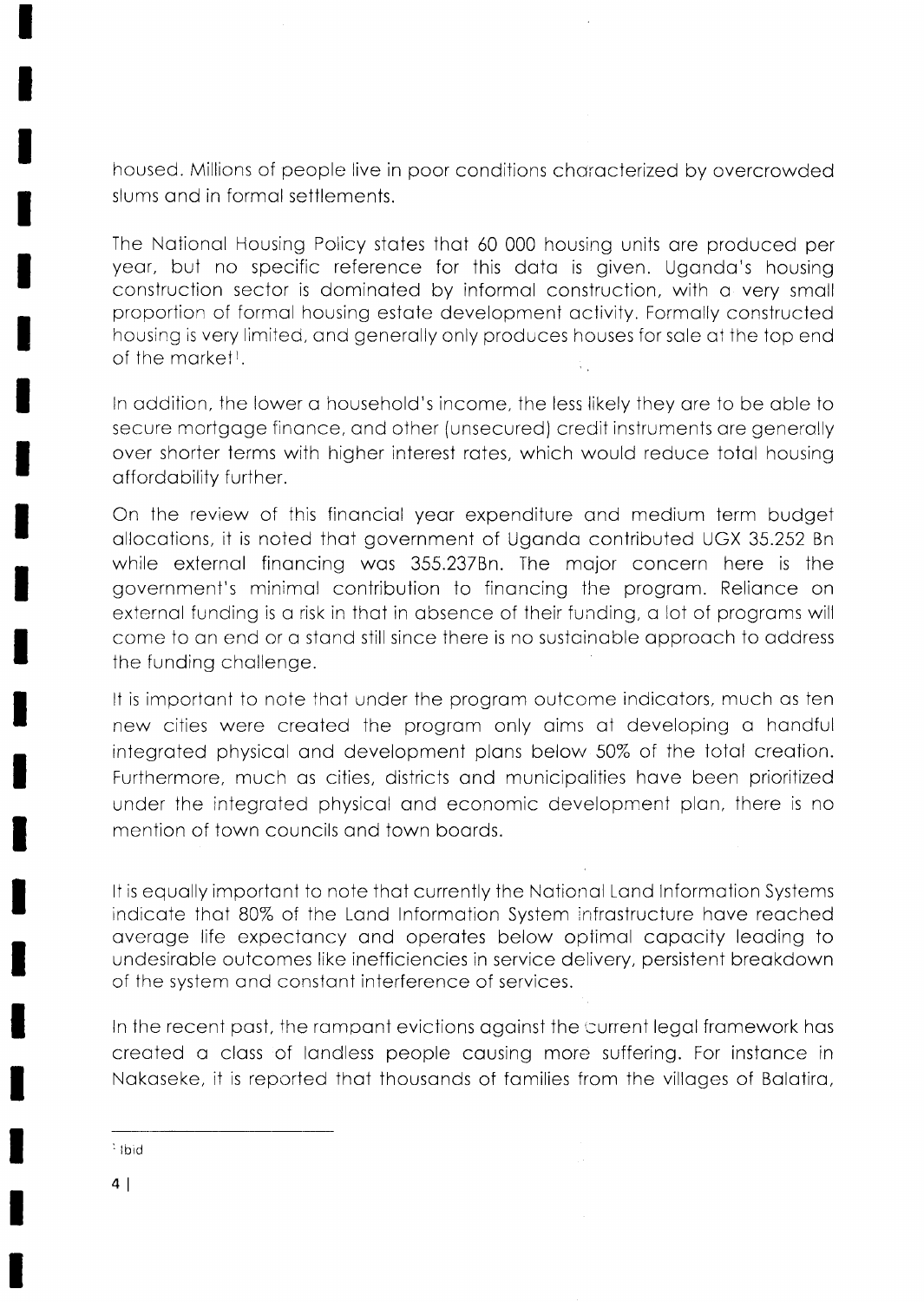Senga, Mizimbo, Manwa, and Naluvule, among others, have been battling the land eviction and land grabbing acts for more than seven years.

According to the Sector overview of the Lands, Housing and Urban Development sector 2018/19 land registration stands at 22% leaving a total equal to 78% of the people owning land vulnerable and prone to eviction without any form of security.

The opposition stand has been a call to review of the Compensation Policy. A compensation policy which is anchored in the principle of resettlement other than financial payments should be developed. Resettlement programmes would ensure improved livelihood and limit resistance to development projects due to low property valuations.

tishu na maransi

LOP Leader of opposition **MPS Ministerial Policy Statement** APS Alternative Policy Statement **UGX Uganda Shillings Bn Billion** MoLHUD Ministry of Lands, Housing and Urban Development **FY Finacial Year MBAS Ministries, Department and Agencies** MTEF Medium Term Expenditure Framework FAO Food and Agricultural Organisation GoU Government of Uganda NDPIII National Development Plan Three **HCC National Housing and Construction Company EOC Equal Opportunities Commission BFP Budget Framework Paper LIS Land Information System**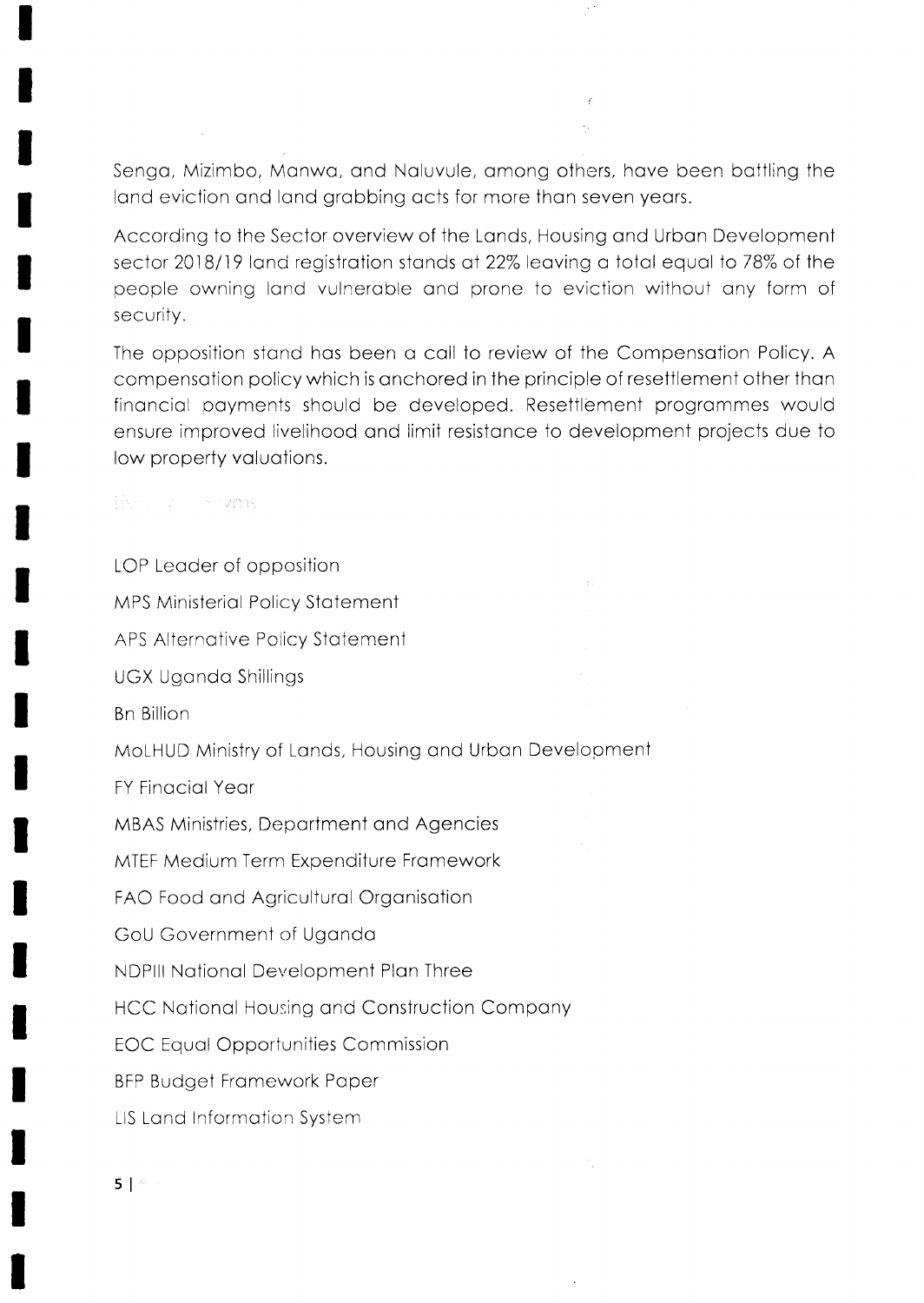MZO Ministerial Zonal Offices NLP Notionol Lond Policy PFMA Public Finance Management Act.

# .rr'ii,.l. i, I ti i $CHAPI$

# 1.0 Least Provisions

In 2005 Ugondo tronsited from movement system to multi porty politicol dispensotion, this poved woy for the constitutionol omendments thot resulted into the creation of the office of the Leader of the Opposition<sup>2</sup>. Therefore, In accordance with section 6(E) of the Administration of Parliament Act as omended in 2005, the Leoder of the Opposition in Porlioment is under obligotion to consult with his or her party leadership to appoint shadow cabinet from members of Opposition in parliament with portfolios and functions that correspond to those of Cabinet ministers.

Under the some Act, specificolly section 6E (4) the Leoder of the Opposition is mondoted to study oll policy stotemenis of Government with his or her shodow ministers ond propose possible olternotives.

Therefore, in line with the above, I Ronald Balimwezo Nsubuga, the shadow Minister for Lands, Housing and Urban Development present this Alternative Policy Stotement for the Londs Housing ond Urbon Development Ministry under Vote Ol2 as required by Rule 147 of the Rules of Procedure of Parliament which requires the shodow ministers to present the alternative statements to parliament by 29th day of Morch every yeor.

# 1.1 Sustainable Urbanization and Housing Program overview.

The sustainable Urbanization and Housing program is one of the 18 programs in line with NDPlll progrom opprooch to plonning ond budgeting. lt is heoded by the Ministry of Londs, Housing ond Urbon Development with octors from MDAs. lt

W.

 $2$  The constitution (Amendment) Act 2005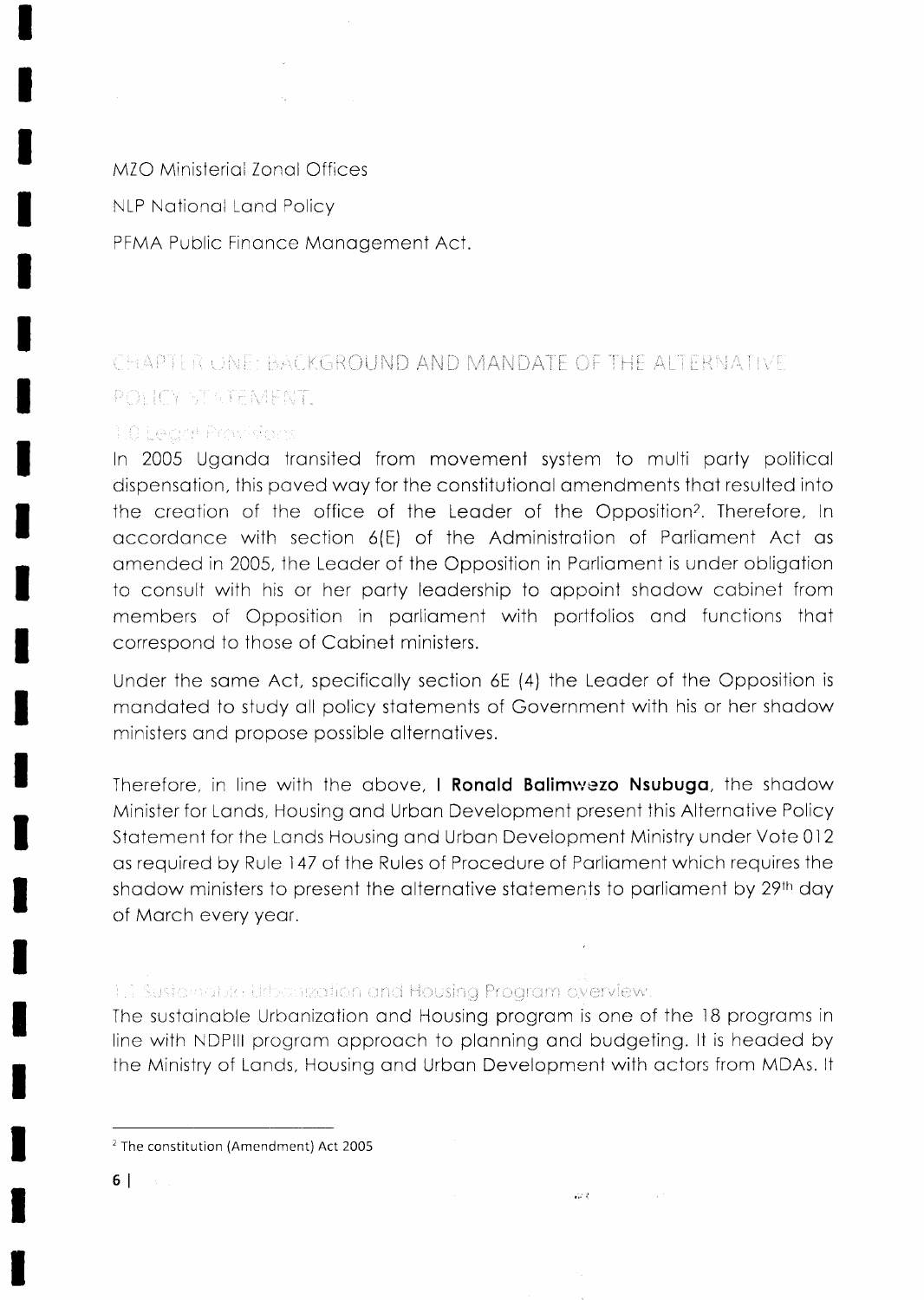is comprised of three sub programs including Physical Planning and Urbanization (this comprises three departments, Housing and Institutional Coordination.

The Ministry of Finance under Section 9(3) and (5) of the PFMA laid before Parliament the Budget Framework Paper 2022/23.

However, the Sustainable Urbanization and Housing program was not mentioned at all in the BFP that was laid before the House. There are high chances that this component may miss the attention of the policy and decision makers since it was not mentioned. A keen look at the Development Objectives and Budget Priorities for FY2022/23 from page 20(xx)-26(xxvi) of the Budget Frame Work Paper confirms this fact.

The land administration system is inadequately resourced, which has resulted in performance below expected standards. According to the Uganda National Land Policy; 2013 "the dual system of land administration, (the formal/statutory and informal/customary), breeds conflict, confusion and overlaps in institutional mandates."

For the greater percentage of Uganda, where customary tenure still abounds, the roles of traditional institutions of land management, dispute resolution and land governance have not been legally accepted, integrated and mandated to execute their functions.

Manual record keeping system has severely hindered progress in the delivery of land services to the public, making it slow, cumbersome, frustrating and too costly. Partial decentralization of land delivery services has not yielded much due to human and financial constraints.

Although attempts to harmonize aspects related to regulation of land use as regards standards and guidelines for sustainable management of land resources was made, it was incapable, by its very nature, of dealing with issues of tenure that may challenge its implementation<sup>3</sup>.

Uganda's housing situation is characterized by inadequate homes in terms of quality and quantity in both rural and urban areas. The housing deficit stands at 2.4 million housing units, out of which 210,000 units are in urban areas and 1.395 million units in rural areas<sup>4</sup>.

 $7 + 80$ 

<sup>&</sup>lt;sup>3</sup> National Land Use Policy (2007)

<sup>&</sup>lt;sup>4</sup> Uganda: National Beural of Statistics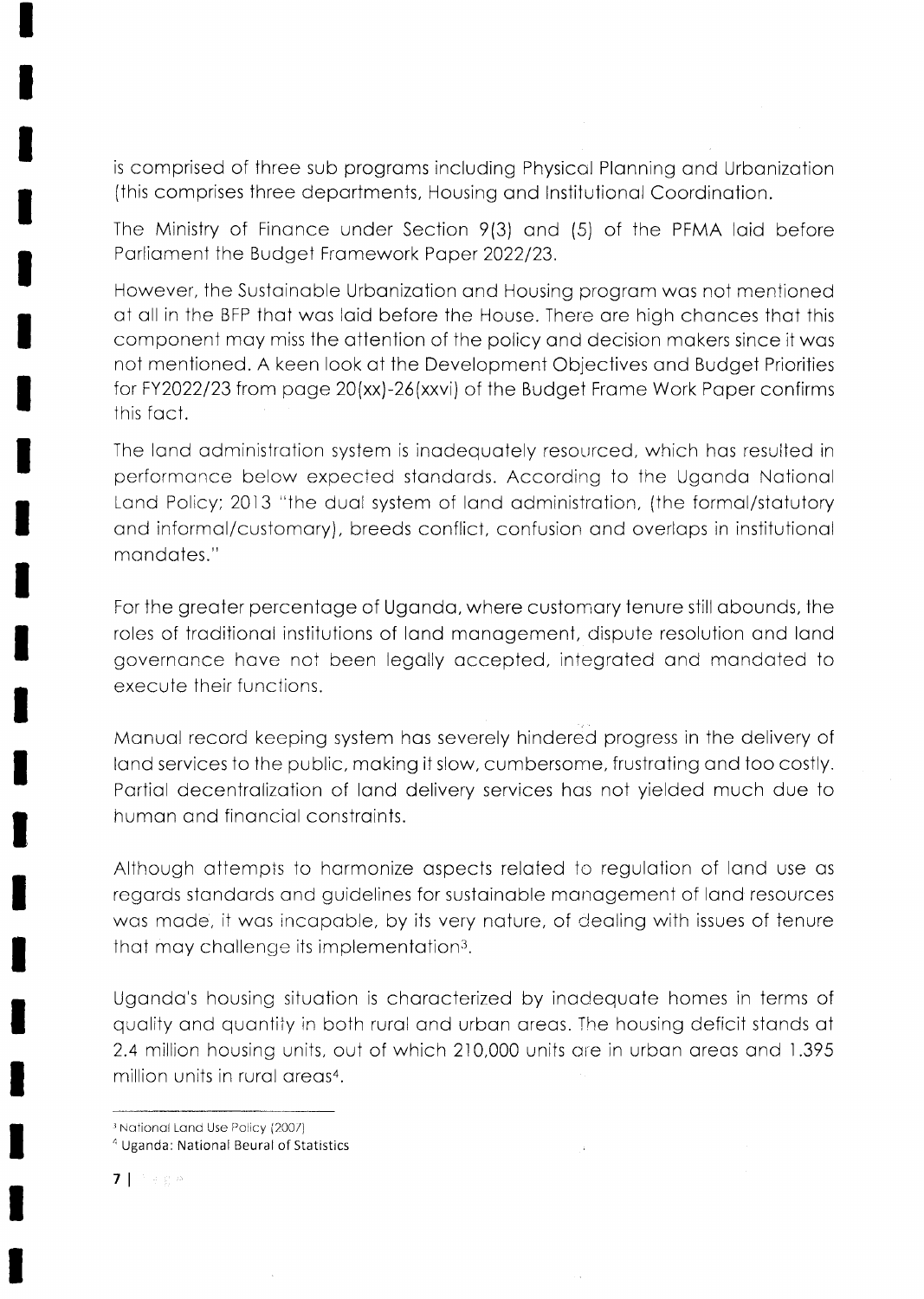# CHAPTER TWO: SITUATIONAL ANALYSIS OF MINISTERIAL POLICY STATEMENT.

In line with the National Vision and Objectives, the Ministry of Lands, Housing and Urban Development is mandated to undertake strategic legal and policy reforms that ensure rational and sustainable use, effective management of land and orderly country development, planned and adequate housing for socioeconomic transformation<sup>5</sup>.

 $\sim 5$ 

The Vision of the Ministry is "Sustainable Land Use, Land Tenure Security, Affordable, Decent Housing and Organized Urban Development" with a mission "To ensure sustainable land management, planned urban and rural development and decent housing for all"

# **Key Outcomes**

Broadly, the sector aims at:

 $\sim 14$   $\sim$   $\sim$ 

Creating an inclusive, pro-poor policy and legal framework for the land sector and putting land resources to sustainable productive use;

Improving livelihoods of the poor through a more equitable distribution of land access and ownership, and greater tenure security for vulnerable groups;

Increasing the availability, accessibility, affordability and use of land information for planning and implementing development programmes; and Establishing and maintaining transparent, accountable and easily accessible institutions and systems for decentralized delivery of land services.

However, it is important to note that under the program outcome indicators, much as ten new cities were created the program only aims at developing a handful integrated physical and development plans below 50% of the total creation.

Furthermore, much as cities, districts and municipalities have been prioritized under the integrated physical and economic development plan, there is no mention of fown councils and fown boards. It is crucial to note that there are over

 $\bar{\bar{z}}$ 

<sup>&</sup>lt;sup>5</sup> https://mlhud.go.ug/mlhud/about-us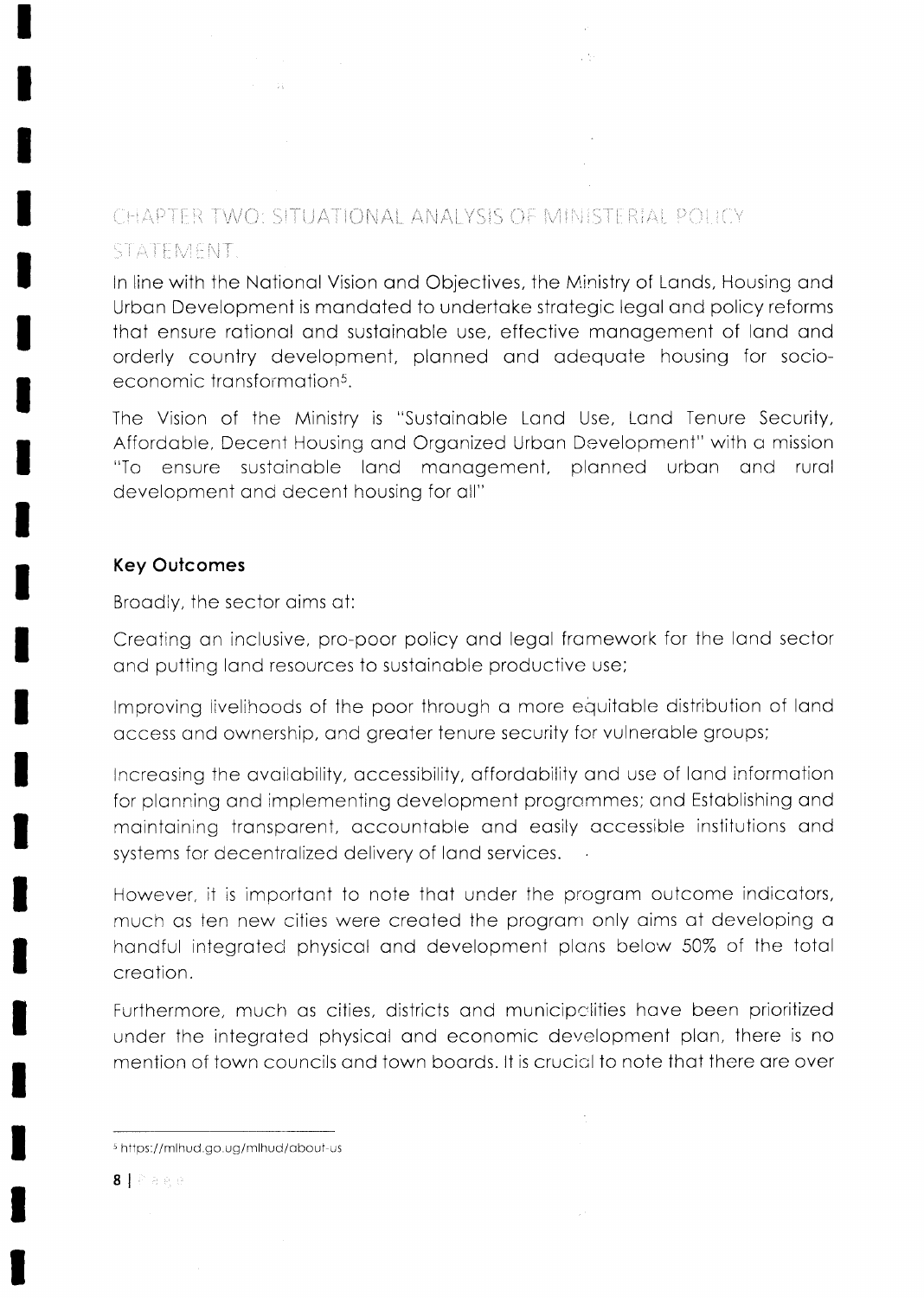580 town councils but the program projected performance plans have no mention of their allocations.

 $\cdot$  1  $\varphi_{\rm{in}}^{(1)}$ 

# Table of summary 1

|                    | Ministry of Lands, Housing & Urban Development |         |         |         |         |
|--------------------|------------------------------------------------|---------|---------|---------|---------|
| FΥ                 | 2018/19                                        | 2019/20 | 2020/21 | 2021/22 | 2022/23 |
| Wage               | 8.103                                          | 8.103   | 8.103   | 8.239   | 7.911   |
| Non-wage           | 22.224                                         | 44.532  | 49.649  | 40.499  | 33.608  |
| Devt. GoU          | 20.102                                         | 8.921   | 8.921   | 38.921  | 14.578  |
| Devt. Ext. Fin     | 136.216                                        | 116.65  | 101.011 | 72.933  | 180.216 |
| <b>GoU Total</b>   | 50.428                                         | 61.556  | 66.673  | 87.659  | 56.097  |
| <b>Grand Total</b> | 195.777                                        | 178.206 | 167.684 | 179.719 | 248.653 |

Source:MoFPED

The total budget allocations for the Ministry of Lands, Housing and Urban Development has been reducing since the FY 2018/19 till the FY 2020/21 when it started increasing slightly to financial year 2021/22 by 7.2%. There's a noticeable sharp increase as seen in the figure below for the proposed budget allocations in the FY 2022/23 of 38.4%. However, under Plans to improve Vote Performance, corresponding allocations are not reflected to justify the sharp increase in the budget allocations for the proposed financial year 2022/23.



Source: Data from MoFPED, Ministerial Policy Statement FY 2022/23 and OLOP

Being aware of the escalading land conflicts, delays in execution of government projects and loss of revenue to government among others, the Ministry should have allocated the corresponding budgets in value form to justify and account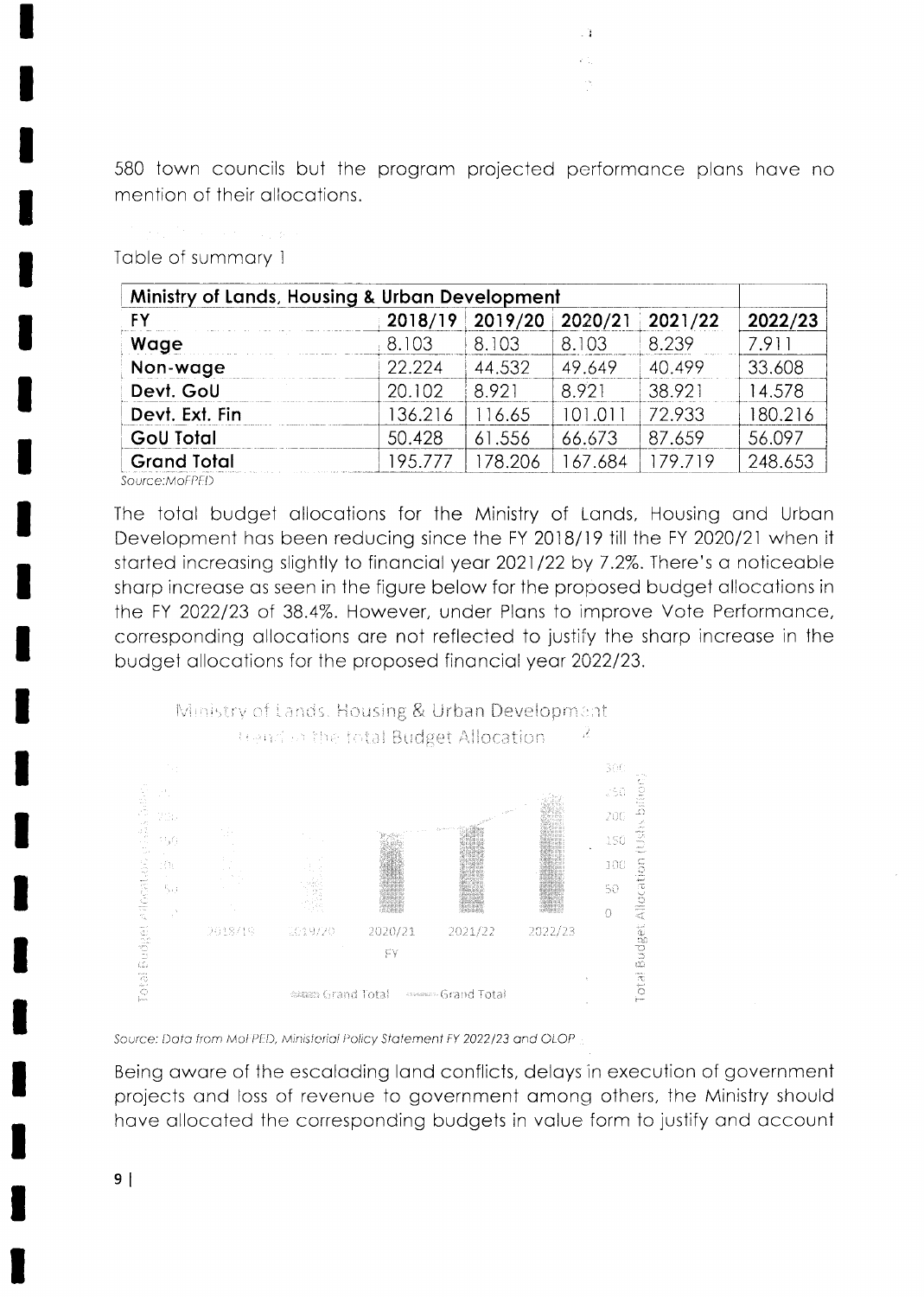for the sharp increases in budget allocations in executing its plans for instance valuation, surveys and mapping and physical planning which are field based.

# **Wage Vs Non-wage**

There's a very big gap between recurrent non-wage and recurrent wage overtime though on a broader picture, they are both reducing as observed from the FY 2020/21 to proposed FY 2022/23 (see figure below).

in the FY 2021/22, recurrent non-wage exceeds recurrent wage by 79.7% a figure that derail efforts to balance wage and non-wage. This shift brings about a staffing gap at the Ministry of Lands, Housing and Urban Development and this explains why there are vacant positions in the critical departments in the Ministry and yet Ministry is grappling with shortage of staffs.

Further, in the plans by the Ministry to improve performance, lobbying for wage enhancement to implement the approved staffing structure has no prior cost implication to reflect that commitment.



Source: Plotted using data from MoFPED.

# Trend in Government of Uganda development financing and external financing of the Ministry in terms of development.

Attention is drawn to strategies and priorities for achieving Land Sector Strategy plan, 2013 – 2023 where opportunities for revenue generation/support to selffinancing is supposed to be implemented. Government commitment to financing this Ministry has not been fully extracted for the last FYs as observed in the figure below. In the proposed FY 2022/23, Budget allocations for external financing exceeds GoU development by 91.9% (see figure below) a figure that shows less

 $10$  |  $\%$  a g  $\%$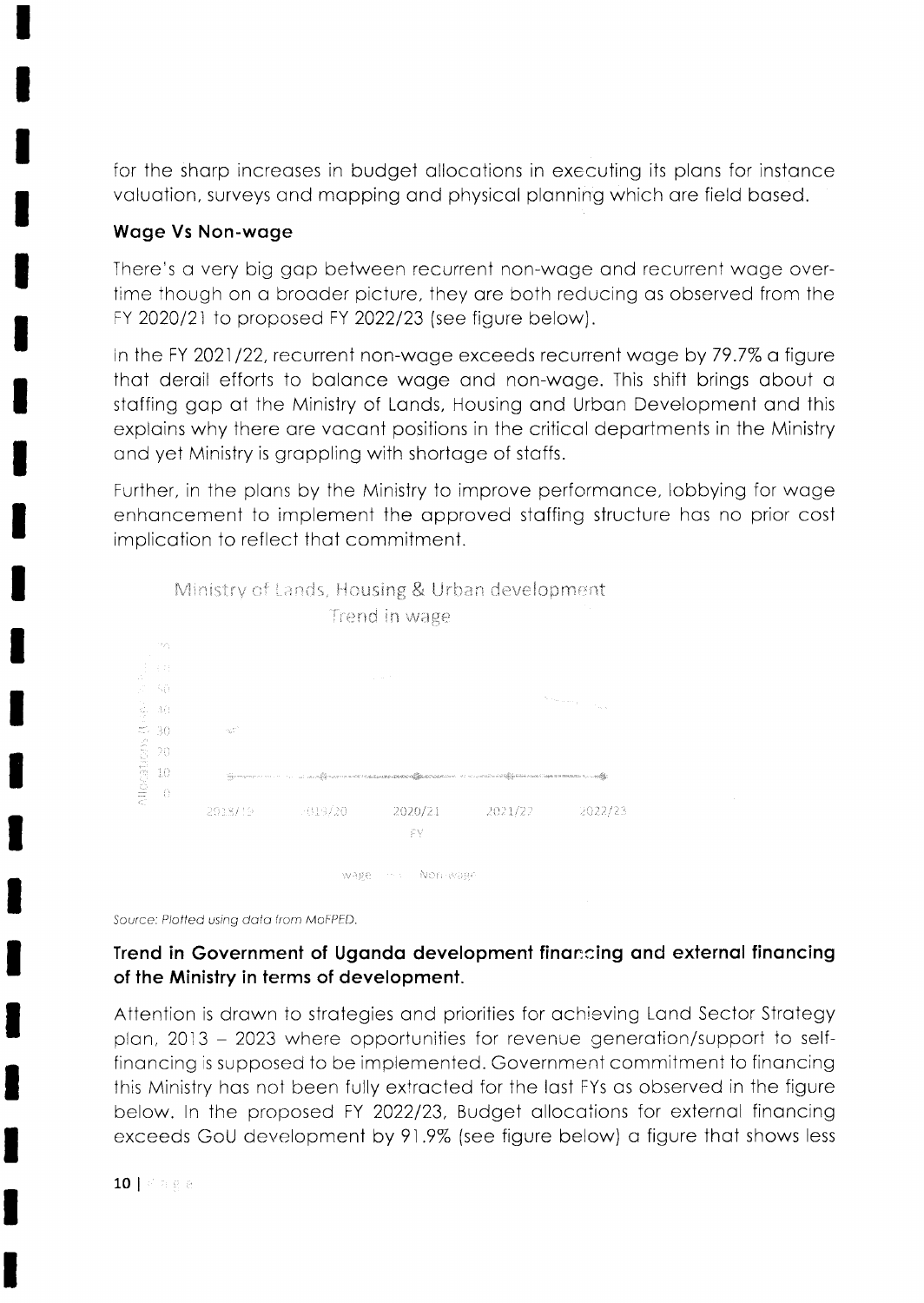commitment from Government to flourish the Ministry as far as development is concerned.



### Medium Term Expenditure Framework Projection

It is projected in the medium-term Expenditure allocations that by FY 2024/25, allocations would have followed a trend observed in the figure below to a noticeable 77.4% reduction and thereby creating a constant trend for the FY 2025/26 and FY 2026/27. This projected trend points at limited or no success in terms of performance in the near future.

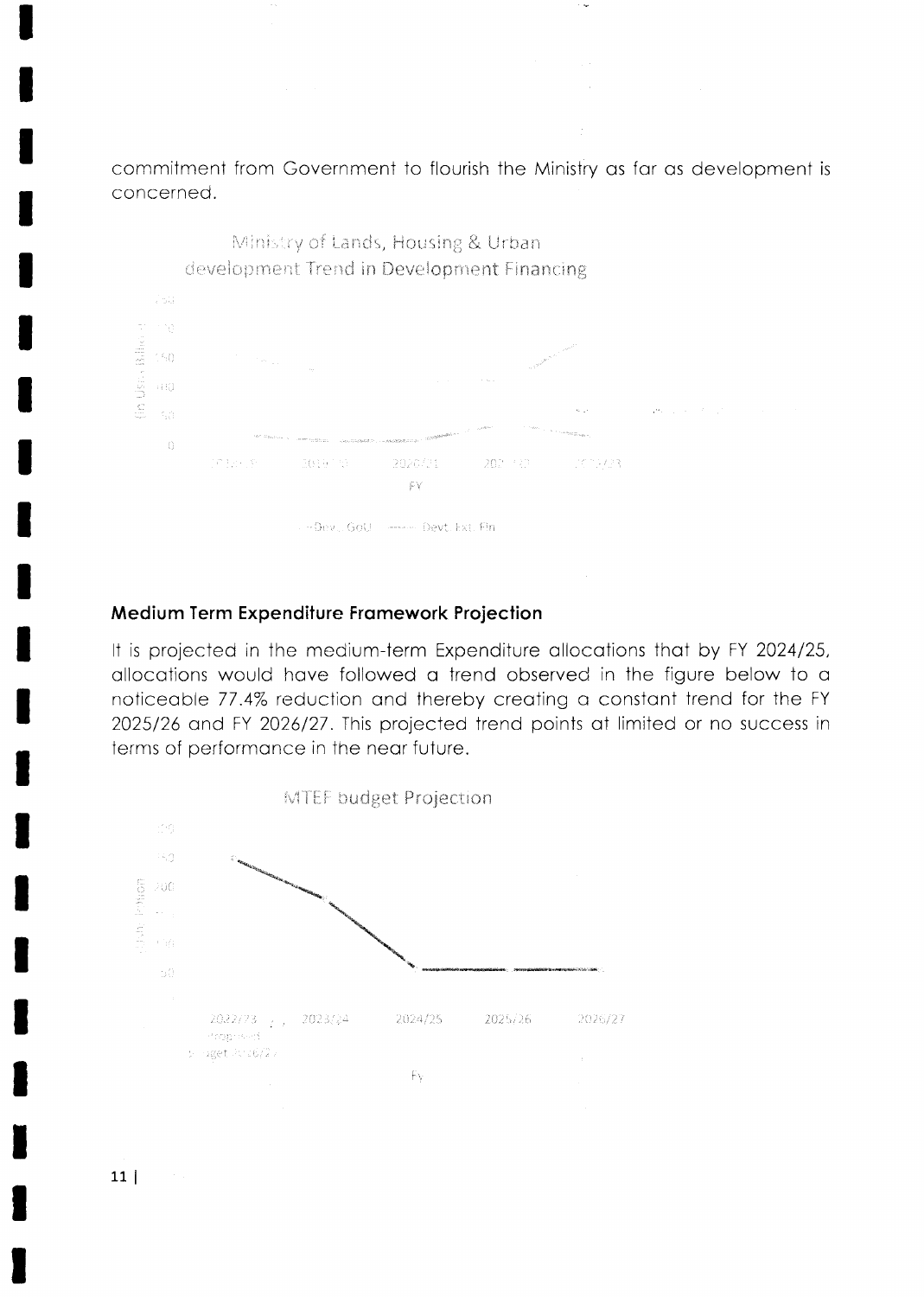The Ministry's overall Budget has been on a decreasing trend for the past four to three financial years. It can also be deducted that that the ministry largely depends on External Financing and when projects close the ministry struggles to maintain the investments on account of inadequate recurrent budget. It is clear that since the closure of the first phase of the Competitiveness and Enterprise Development Project (CEDP), the ministry continues struggling financially to maintain the Ministry Zonal Offices and the Land Information System<sup>6</sup>. USMID suffers the same challenge since there is no funds committed for maintenance of the investment.

| Program              | Wage | Non-<br>Wage | GOU-<br>Dev | External | Total |
|----------------------|------|--------------|-------------|----------|-------|
| Natural<br>Resources | 6.2  | 10.91        | 12.672      |          | 29.8  |
| Urbanization         | 1.72 | 22.7         | 1.91        | 345.49   | 372   |
| Total                | 7.92 | 33.61        | 14.58       | 345.493  | 402   |

 $\tau = m_0 + m_1 + m_2 + 4m_3$  and  $\tau = 0.04 + 0.022 + 3$ 

### → Pac Pin stunds, CaterをE-OGX (BN) D/2021/22

| Program              | Wage    | Non-<br>Wage | GOU-<br>Dev | External | Total |
|----------------------|---------|--------------|-------------|----------|-------|
| Natural<br>Resources | 6.2     | 10.91        | 3.67        | 21.54    | 42.3  |
| Urbanization   2.04  |         | 29.59        | 35.25       | 51.39    | 118   |
| Total                | 8.24    | 40.5         | 38.92       | 38.93    | 161   |
| Variance             | $-0.32$ | $-6.89$      | $-24.34$    | 272.56   | 241   |
| %Change              | $-4\%$  | $-5\%$       | $-62.5%$    | 374%     | 150%  |

Source: Second BCC FY 2022/23

The UGX 30bn funds meant for the NHCC Subvention have been removed from MTEF FY 2022/23 to cater for Parish Model.

The Ministry's wage budget was reduced by UGX 330m from UGX 8.25bn to UGX 7.92BN. This creates a wage shortage for staff and jeopardizes the planned

<sup>&</sup>lt;sup>6</sup> Ministry of Lands, Housing and Urban Development: Performance Highlights FY2021/22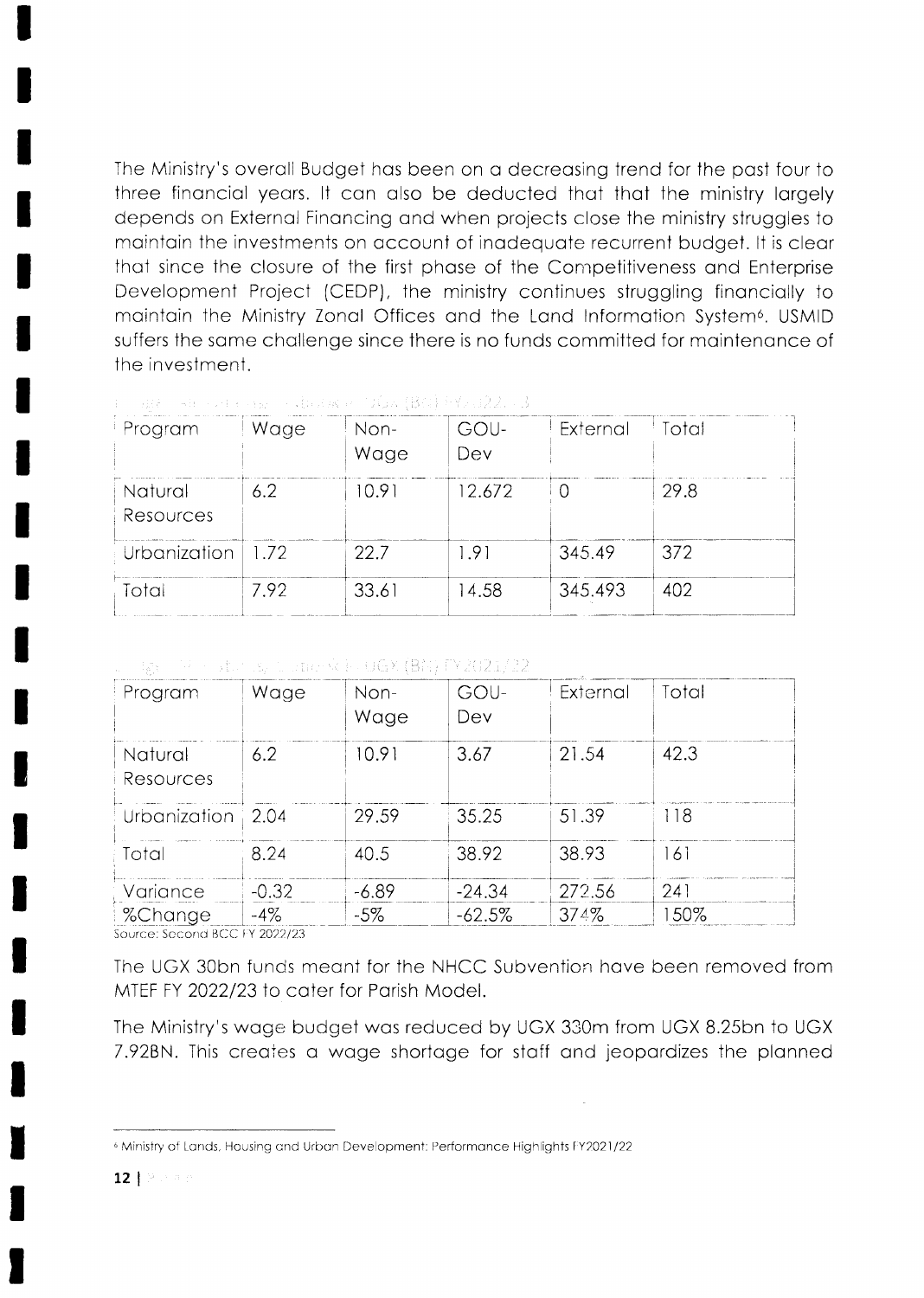recruitment for next FY2022/23. There is a 40% cut on all retooling projects from UGX 2.35bn to UGX 1.42bn.

The second BCC FY2022/23 has not recognized any priorities of land subsector. The transfer of the Land Subsector to Natural Resource program under the NDPIII program approach has weakened the sector and lose its national priorities like resolving the Historical land injustices as evidenced under the Second Budget Call Circular where no single priority has been mentioned<sup>7</sup>.

Additionally, the transfer of the land sub sector has also weakened the Urbanization and Housing Program where it would have strategic synergies compared to Natural Resources program.

### 2.3 Film and Foully Responsiveness.

The progressive and gender sensitive provisions of the constitution of the Republic of Uganda, 1995 under Article 32 prohibits any form of discrimination against marginalised groups based on gender, disability among others.

The Public Finance Management Act (2015) specifically S.13 (11) (ii), provides for the requirement that specific measures must be taken to provide equal opportunities men and women, persons with disabilities and other marginalised groups.

The Act also introduced requirements that MDAs and local governments must be gender and equity compliant before they can be issued with certificate of compliance for them to access funds from MoFPED made in consultations with the EOC.

The above PFMA gender and equity provisions, operationalizes section 14 and 15 of the Equal Opportunities Commission Act, 2007 and hence fulfilling its legal mandate of mainstreaming inclusion and equality in all aspects of Ugandan life, by, among other interventions, ensuring the compliance of the National Budget Framework Paper (s) with Gender and Equity requirements. MPS and empower all women and girls, with gender targets thereunder".

The Minister shall, in consultation with the Equal Oppertunities Commission, issue a certificate-(a) certifying that the budget framework paper is gender and equity responsive<sup>8</sup>;

<sup>&</sup>lt;sup>7</sup> Second Budget Call Circular FY2022/23

<sup>&</sup>lt;sup>8</sup> Section 9(6) of the Public Finance Management Act 2015.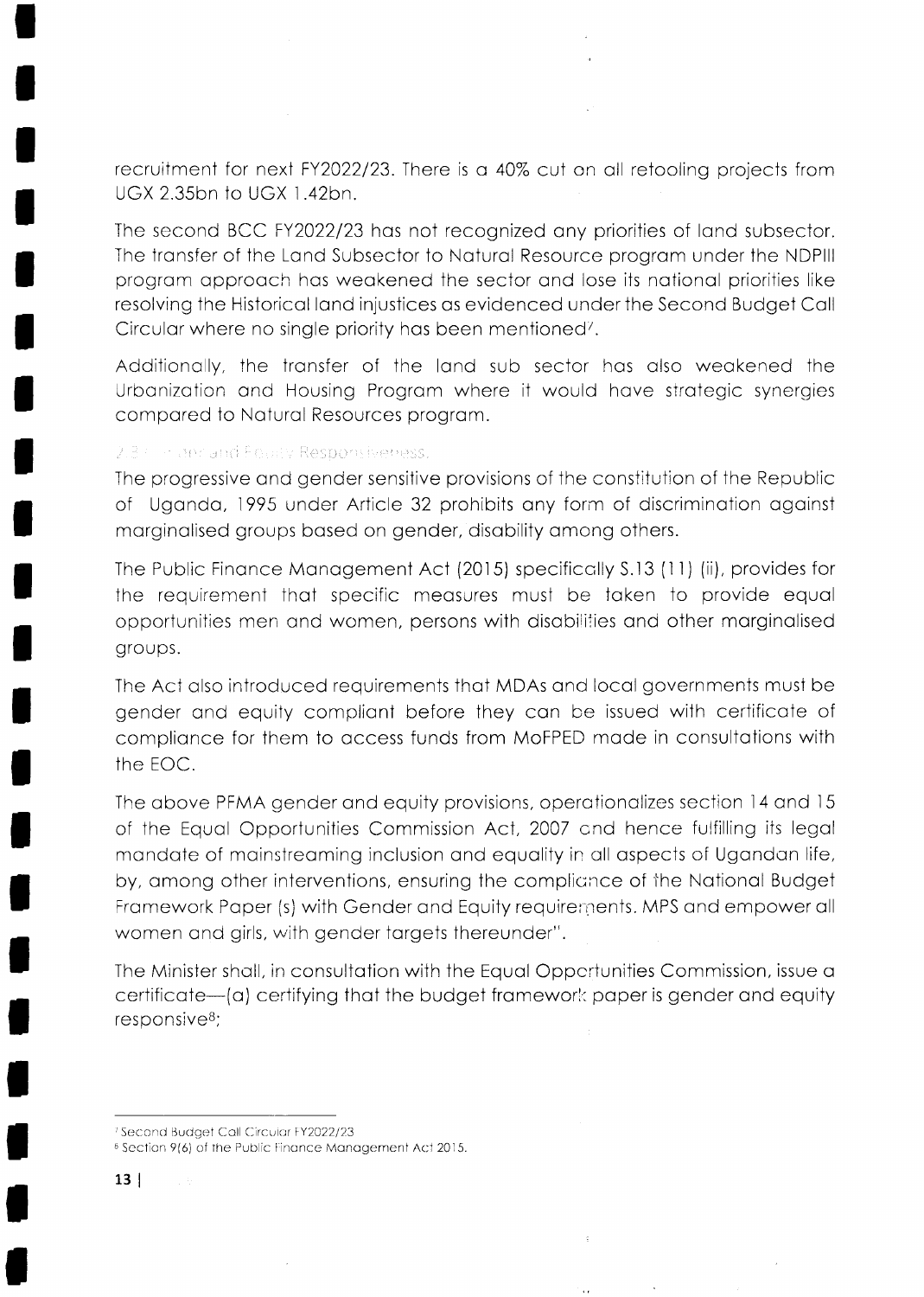This requirement was grossly violated and we were not able to establish whether the MPS meets this legal requirement. There is need to have such information to be provided.

EAPTS THREE PAMERGING ISSUES AND PROPOSED ALIPRNATE ES.

The issues raised in this Alternative are based on the current Budget Framework paper, the National Development Plan III, the National Housing Policy 2006 and the Ministerial Policy Statement.

# Affordable Housing Paradox and Slum Development.

An adequate standard of living including housing is a human right world over. However, despite the central place of this right within the global system; over a billion people including the poor urban youth (young adults) are not adequately housed. Millions of people live in poor conditions characterized by overcrowded slums and in formal settlements.

According to the Slum Profiling report by Actogather Uganda indicates that 49% to 64% of the urban people live in slums and this gives a total of 1.58 Million people to 2.1 Million people as slum residents in Uganda<sup>9</sup>. This is an indicator that cases of informality and urban sprawl are growing at a high rate and might spread even in the newly created cities.

In addition, the lower a household's income, the less likely they are to be able to secure mortgage finance, and other (unsecured) credit instruments are generally over shorter terms with higher interest rates, which would reduce total housing affordability further.

Notwithstanding these factors, the housing affordability segmentation above indicates that 3.9 percent of urban households earn above UGX3.3 m per month, many of whom already own housing. These households could afford housing products costing from UGX61m and upwards using mortgage finance.

Generally, even such high priced housing does not regularly get constructed in Uganda, although limited developments are under way, or houses are constructed for a particular customer or user basis by higher-income

<sup>&</sup>lt;sup>9</sup> Actogather Uganda: Annual Report 2018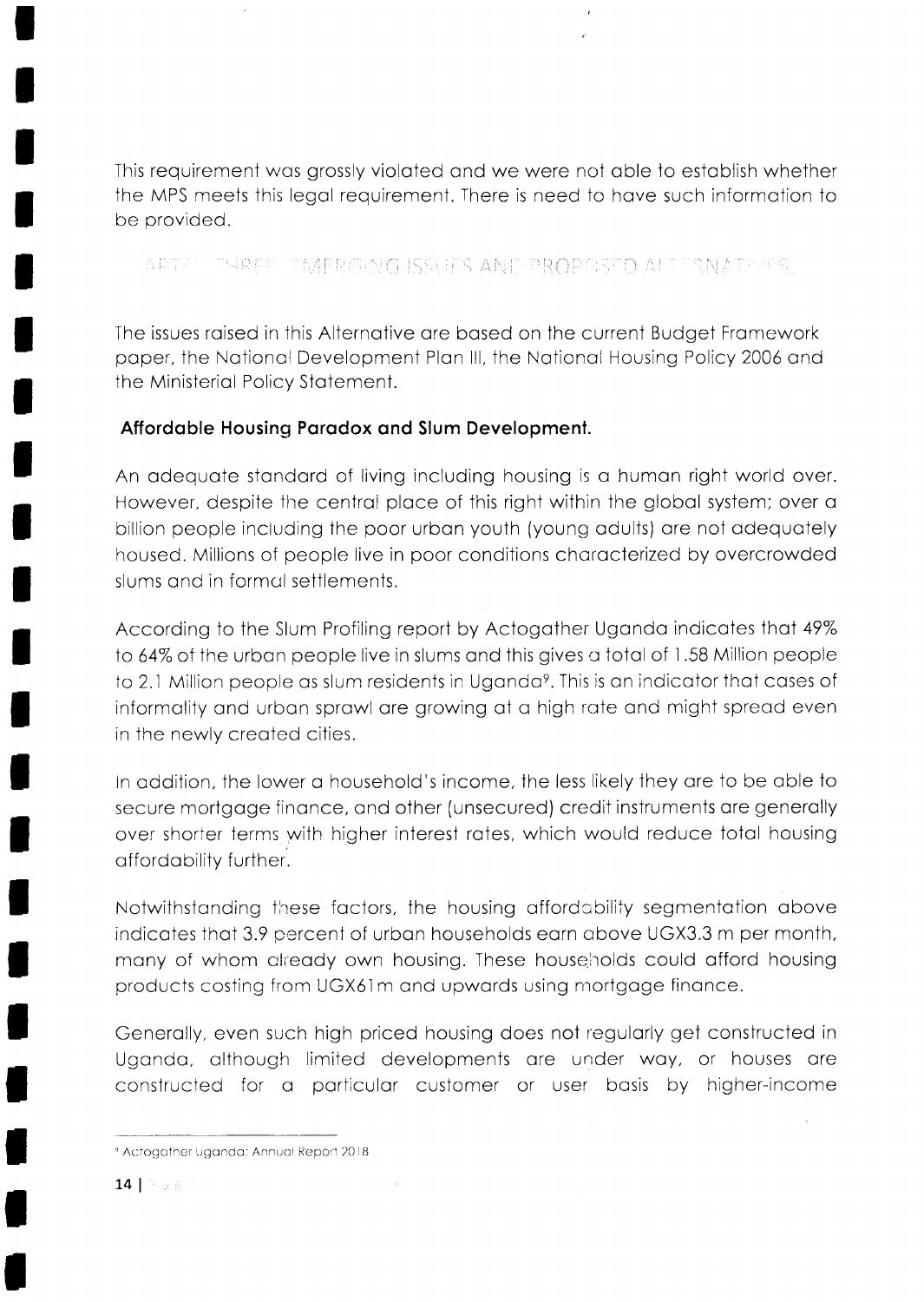households<sup>10</sup>. Importantly, around 20 percent of urban households earn between UGX 1.1m and UGX 2.2- m per month, meaning that their housing affordability is reolisticolly for housing products costing between UGX20 m ond UGX 4l m.

While limited supply of such priced housing is produced, there are not enough products in this price range to meet this household demand<sup>11</sup>. Then, 68 percent of urbon households eorn less ihon UGXI.1m per monih, implying thot they require significontly more offordoble housing solutions costing below UGX2Om. Further, 38 percent of urban households can only afford products costing UGX10 m and less - and even that is assuming they are able to access some basic housing finance<sup>12</sup>.

### Proposed Alternotive.

I

I

t

T

T

T

Slum development ond upgroding.

Engoge investors ond upgrode dwelling slums without relocoting residents but help them set up decent houses since they contribute their land to the project. If o dweller connot offord to upgrode their house, privote investors con upgrode it into decent storied building and the residents who contribute the land become shareholders of the property<sup>13</sup>. The initiative will make the city inclusive in terms of offordoble housing to ensure o win-win situotion. In Kigoli developers' fost-trocked offordoble housing projects implementolion ond ofterwords, sough portnership or mechanism to lower the cost of housing to be paid by citizens<sup>14</sup>.

Facilitating financial access to affordable houses, was demonstrated in Nyorugenge District, Kimisogoro sector whereby slums were upgroded without relocoting residenis in Kigoli. ln Rwondo people with monthly income such os between Rwf200, 000 and Rwf700, 000 will soon be benefitting from a new offordable housing fund that will provide loans at lower interest rates to be paid in between 20 and 25 years. The fund under BRD has \$150 million initial investment and they are seeking other partners to inject in more funds. For instance, the Internotionol Finonce Corporotion of the World Bonk cnd Housing Bonk from Indio

r4 lbid

15 | Fact

<sup>&</sup>lt;sup>10</sup> Centre for Affordable Housing: Uganda's Housing Construction and Housing Rental Activities, August 2020  $11$  Ibid5

 $12$  lbid

<sup>13</sup>https://www.newtimes.co.rw/business/understanding-affordable-housing-challenge-kigali